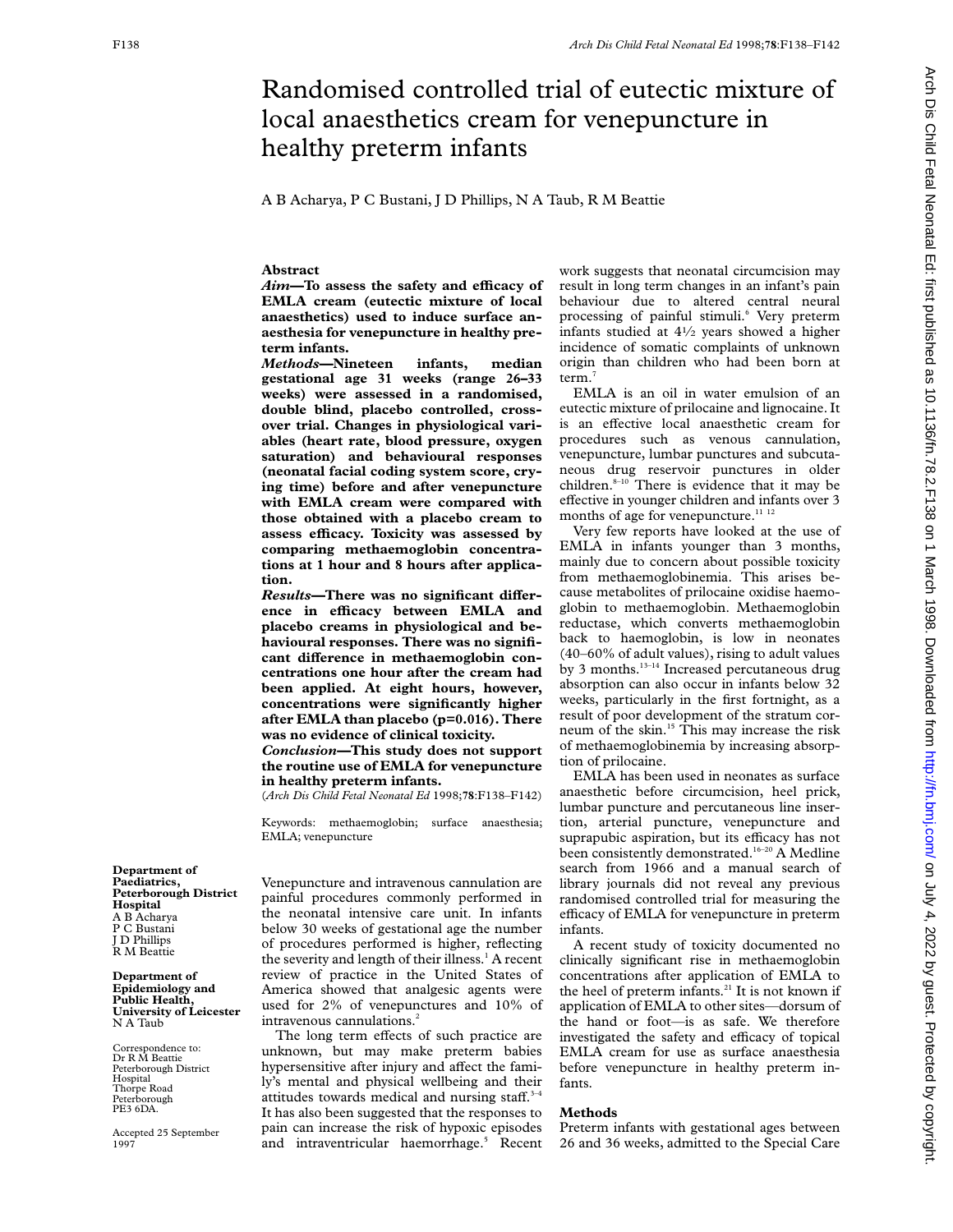Baby Unit, Peterborough District Hospital, were eligible for inclusion into the study. Twenty patients were included in the study. Nineteen patients completed the study (one patient was discharged early and had venepuncture with only one cream. Hence these data were excluded). Ten were boys, 18 were caucasian, and one Asian. The median (range) gestational age was 31 (26–33) weeks and median (range) postnatal age at inclusion into the study was 21 (3–65) days. The median (range) birthweight was 1.564 (0.916–2.246) kg.

The study was approved by the local hospital ethics committee. Written parental consent was obtained for each infant.

All infants were clinically well at the time of entry into the study and were expected to stay in hospital for at least two weeks. Exclusion criteria included those requiring oxygen, those receiving any analgesia or sedation, those receiving drugs causing methaemoglobinemia. Infants with renal or hepatic insufficiency, neuromuscular dysfunction, and dysmorphic features were also excluded. The study was carried out between December 1995 and July 1996.

Each infant was studied during routine blood sampling. Infants were randomly assigned to receive either EMLA or a placebo cream (aqueous cream) on the first occasion. The alternate cream was used on the second occasion. The creams were dispensed in 1 ml syringes in 0.5 ml aliquots. Randomisation and blinding were done by one of the authors (JP) in the hospital pharmacy.

The procedure was performed between 7 and 9 am. All babies had been fed within two hours of the venepuncture. The doctor performing the procedure (AA or PB) applied 0.5 ml of cream over a prominent vein on the dorsum of the hand or foot, in a thick layer, and covered it with occlusive dressing (Tegaderm 3M; Ontario, Canada). After 60 minutes the dressing was removed and the cream wiped off with sterile gauze. A blood pressure cuff was applied to the arm and a pulse oximeter sensor to the foot. The infant was then allowed to settle for 10 minutes. Recordings were begun at the end of this period. The infant's state of arousal, as described by Prechtl, was noted.<sup>22</sup>

Each infant was bled by the same doctor on both occasions. AA performed 22 and PB performed 16 of the venepunctures. Gentle, steady pressure, applied with the thumb and index finger encircling the hand or foot, was used to make the chosen vein prominent while the remaining fingers of the same hand helped stabilise the hand or foot.

A 21 gauge needle was inserted into the vein to obtain steady blood flow and samples were collected. The needle was removed at the end of blood sampling and cotton wool applied to obtain haemostasis.

The procedure was divided into three phases. The pre-procedure phase, from beginning of recordings to needle insertion, lasted 2.5 minutes. The procedure phase lasted from needle insertion to needle removal, and the

post-procedure phase, from needle removal to end of recordings, lasted 2.5 minutes.

Heart rate and oxygen saturation were recorded at 30 second intervals through all the three phases from a Nellcor Escort Pulse Oximeter ( MDE Arieta California) connected to the infant. Blood pressure (systolic/diastolic) was recorded twice during each phase of the procedure using a Graesby Ossilomate model 901(CAS medical systems Inc. Brentford, CT USA) neonatal blood pressure monitor.

The infants' facial action and cry were recorded from a distance of 1 metre, using a Yashica Samurai Hi 8 KXH1 colour video camera. Verbal cues were given by the doctor performing the procedure at the point of limb holding, needle insertion, and needle removal. Recordings were transferred to a videotape using a standard videocassette recorder at normal speed.

Thirty seconds of the tape before needle insertion and 30 seconds of the tape after needle insertion for all infants with each cream were analysed by two of the authors (RB) and (PB) on separate occasions. Both were blinded to the type of creams used. Each gave a neonatal facial coding system score (NFCS) for the two periods—maximum score 10 and minimum score 0. The scores of the two were averaged and used for analysis.

Each infant's cry on the videotape after needle insertion was timed using a digital stopwatch to the nearest tenth of a second and rounded off to the nearest second.

The following definitions were used: duration of first cry: from onset to end of first cry (cessation of crying for 5 seconds). Total duration of crying: from onset of fist cry to cessation of all crying for 30 seconds.

Difficulty of venepuncture was recorded on a 4 point scale:1= first attempt successful, 2= minor adjustment needed, 3= second insertion required, 4= failure of two attempts.

Local changes at the site of cream application were recorded as pallor, redness, or no change.

To measure methaemoglobin concentrations 0.2 ml of blood was collected in an EDTA container one hour after cream application, along with other routine samples for full blood counts and electrolyte estimation. A similar sample was obtained by a separate venepuncture 8 hours after cream application for methaemoglobin estimation. Infants were observed carefully for clinical toxicity for the next 24 hours. Samples were sent to the laboratory soon after collection and methaemoglobin concentrations (percentage of total haemoglobin) measured in an IL482 co-oximeter (Instrumentation Laboratory Warrington UK).

#### STATISTICAL ANALYSIS

Tabulation and statistical analysis were performed using Microsoft excel and Minitab computer software packages. The median difference between averaged pre-procedure and procedure phase recordings of heart rate, systolic and diastolic blood pressure, oxygen saturation; NFCS score; and duration of first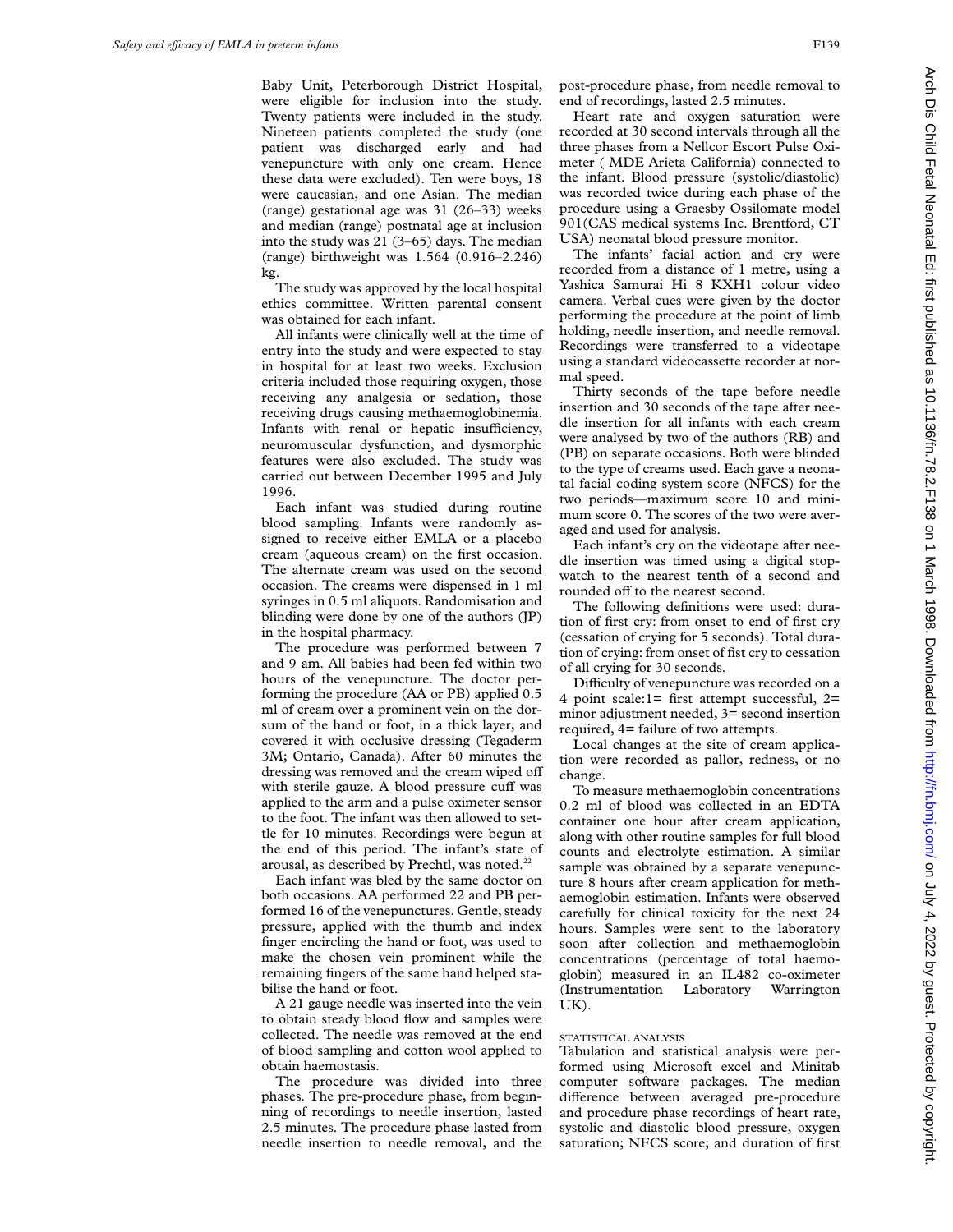*Table 1 Median (range) pre-procedure and procedure phase values for physiological and behavioural parameters and methaemoglobin levels with placebo and EMLA cream*

|                      | Placebo             |                    | <b>EMLA</b>         |                      |
|----------------------|---------------------|--------------------|---------------------|----------------------|
| Variable             | Pre-procedure phase | Procedure phase    | Pre-procedure phase | Procedure phase      |
| Heart rate(bpm)      | 157 (126-170)       | $(127-181)$<br>159 | 158 (134-175)       | $(144 - 179)$<br>163 |
| Oxygen saturation %  | $97(92 - 99)$       | 96<br>$(91-99)$    | $98(95-100)$        | 96<br>$(93 - 98)$    |
| Systolic BP mm Hg    | $61(45-85)$         | 69<br>$(56 - 87)$  | $63(45-88)$         | 67<br>$(51 - 86)$    |
| Diastolic BP mm Hg   | $36(23-51)$         | 41<br>$(29 - 50)$  | $39(27-54)$         | 39<br>$(25-62)$      |
| ${\rm NFCS}^{\star}$ | $1(0-6)$            | $(0-8)$<br>5       | $0(0-4)$            | $(0-7)$<br>6         |
| $DEC^{\wedge}$ (s)   | NA                  | 13<br>$(0-411)$    | NA                  | $(0 - 260)$<br>6     |
| $TDC**$ (s)          | NA                  | 43<br>$(0-411)$    | NA                  | $(0 - 361)$<br>6     |
| Methaemoglobin % 1 h | NA                  | $1.2(0.7-2.0)$     | <b>NA</b>           | $1.6(0.7-4.4)$       |
| Methaemoglobin % 8 h | NA                  | $1.5(0.8-2.1)$     | NA                  | $1.7(1.2-6.7)$       |

\*NFCS=neonatal facial coding system score.

ˆDFC=duration of first cry.

\*\*TDC=total duration of crying.

cry and total crying times for each cream was compared using the Wilcoxon signed rank test. This test was used to compare the state of infant arousal at the time of the study between the two creams. Interobserver variation of the NFCS score was assessed using the Bland and Altman method.<sup>23</sup>

Comparison of local skin change between EMLA and placebo was done using the McNemar's test for paired binary data. The same test was used to compare the difficulty of venepuncture with the two creams.

A two sample *t* test was performed for each criteria to look for any carry over effect.

### **Results**

Nineteen patients completed the study. No adverse reactions were seen. Table 1 shows the median averaged pre-procedure and procedure phase recordings of heart rate, systolic blood pressure, diastolic blood pressure and oxygen saturation obtained with placebo and EMLA cream.

There was no significant difference between the creams (table 2).

Table 1 shows the median values of the averaged neonatal facial coding system score for pre-procedure and procedure phases with each cream. There was no significant difference in treatment effect between the creams (table 2).

There was good agreement in the neonatal facial coding system score given by the two observers: 95% range for the pre-procedure phase; interobserver difference mean  $(\pm 2 SD)$ = −0.4 (−2.8 to 2.0) and 95% range for the procedure phase interobserver difference mean  $(\pm 2 SD) = -0.9$  (-3.6 to 1.9).

Table 1 shows the median duration of first cry and total duration of crying with placebo and EMLA. The median within patient difference between the creams was not significant (table 2).

*Table 2 Estimated median diVerences between EMLA and placebo*

| 95% Confidence intervals*     | P value (non parametric) |
|-------------------------------|--------------------------|
| $-2.5$ ( $-8.8$ to 3.2)       | 0.376                    |
| $-3.5$ ( $-8.2$ to 1.25)      | 0.126                    |
| $-3.0$ ( $-7.5$ to 1.75)      | 0.220                    |
| $0.11(-1.2 \text{ to } 1.22)$ | 0.825                    |
| $0$ (-2.00 to 1.75)           | 0.984                    |
| $-6.5$ ( $-22.5$ to 11.5)     | 0.446                    |
| $-22$ (-96 to 24)             | 0.240                    |
| $0.3$ (-0.1 to 0.7)           | 0.112                    |
| $0.5$ (0.1 to 2.3)            | 0.016                    |
|                               |                          |

\*Note: negative value means that the variable median is lower with EMLA than placebo cream.

Table 1 shows the median methaemoglobin percentages at 1 and 8 hours after application of placebo and EMLA. Four 8 hour placebo samples were not available (two not collected as patients had been transfused and two patients discharged home early) and one 1 hour EMLA sample was missing.

The median 1 hour methaemoglobin percentages were not significantly different between the two creams. The median 8 hour methaemoglobin percentages were significantly higher after EMLA than after placebo (table 2).

There was no significant difference between the creams in terms of local reactions or difficulty of venepuncture. The state of arousal was not different between the creams.

## **Discussion**

Using a combination of physiological and behavioural responses to venepuncture, we have shown that EMLA is no better than a placebo cream for use in preterm infants. This could be due either to there being no treatment effect, or there being a small treatment effect that was not detectable in a study of this size.

The limb holding required before needle insertion may have been painful and therefore reduced the beneficial effect of EMLA on the venepuncture. Review of the pre-procedure neonatal facial coding system scores showed no response (score  $=0$ ) to hand holding in 23 of the 38 venepunctures and minimal response (score  $=1-2$ ) in nine. In all the six venepunctures where a moderate response was noted (score 3–6), a further increase in the score after needle insertion was found.

There was no within patient difference in pre-procedure scores with the two creams when assessed by Wilcoxon signed rank test; p=0.72; 95% confidence intervals −0.75 to 0.50. Overall, the effect of limb holding was minimal and no different between the two creams.

EMLA cream can substantially reduce pain in infants older than 3 months and in older children during procedures like intravenous cannulation, venepuncture, lumbar puncture and intramuscular injection.<sup>8 10-12 24 25</sup>

Use of EMLA in neonates has produced variable results. During circumcision in male term infants, application of 0.05 ml to the prepuce 45–60 minutes before the procedure significantly reduced pain responses.<sup>16</sup> The results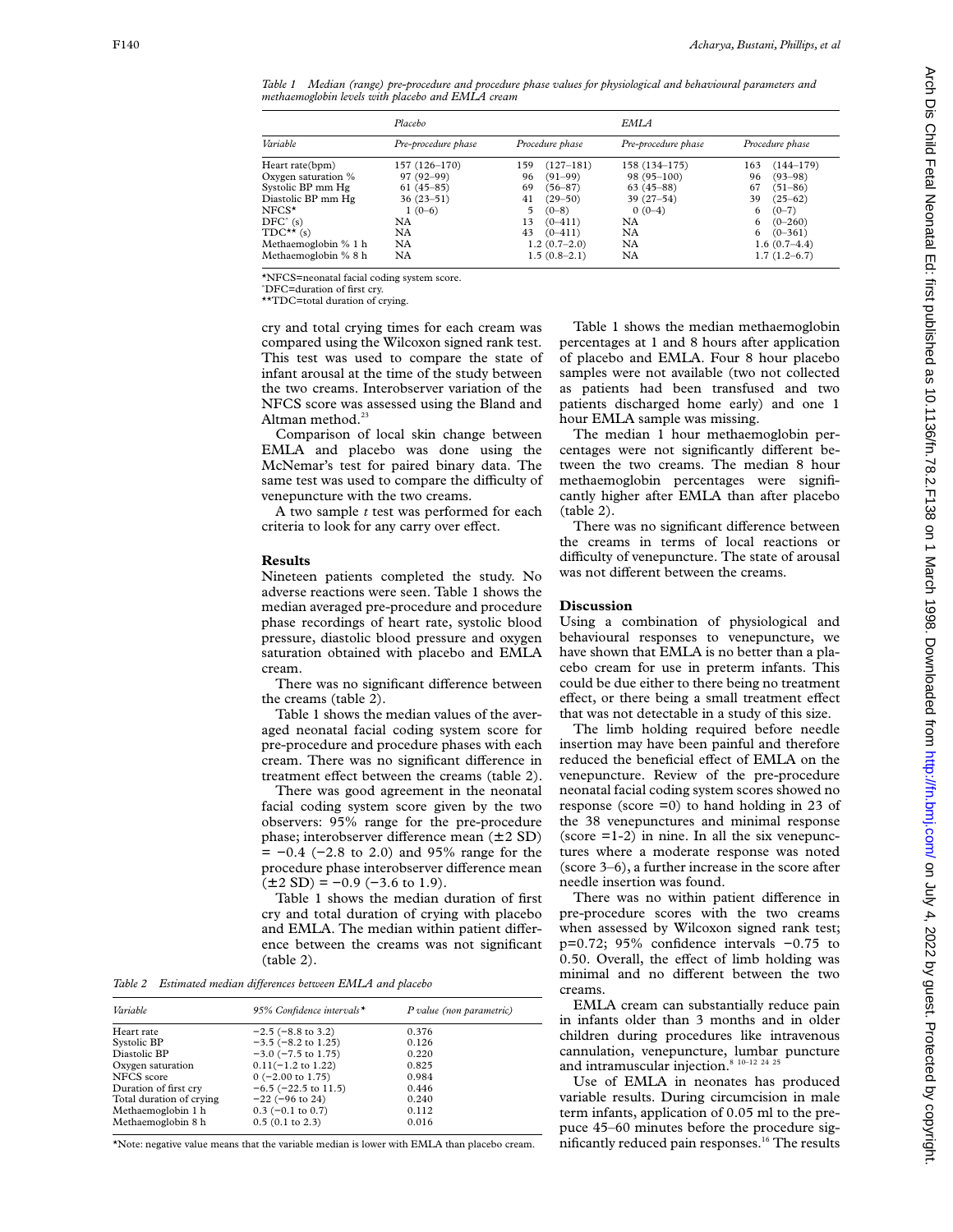are surprising as the dose of EMLA is very small and application beyond 10–15 minutes over the genital skin is said to reduce efficacy.<sup>14</sup> The data were also collected by an observer who was aware of treatment assignment.

A recent randomised controlled trial of EMLA for circumcision used a dose of 1g applied for 60–80 minutes under an occlusive dressing. EMLA was said to decrease pain based on significantly less facial activity, crying time, and smaller increases in heart rate. Methaemoglobin concentrations were not significantly increased. However, it was less effective during phases associated with extensive tissue destruction such as lysis of adhesions and clamp tightening.<sup>26</sup> This effect of EMLA did not diminish pain responses at 4 to 6 months during immunisation and it may not be the best method of anaesthesia for circumcision.<sup>27</sup>

A study applying 0.5 ml of EMLA cream over the heel in term infants before a heel prick did not show any benefit.<sup>28</sup>

In preterm infants of 27–32 weeks the flexion reflex threshold was reduced by repeated tissue damage caused by heel pricks. This was almost completely reversed by the application of EMLA cream to the damaged area.<sup>3</sup> The dose of EMLA used in this study was too small as a tube of EMLA cream lasted about 2 weeks (approximately 0.35 g per day in divided doses). No occlusive dressing was used. The reason for the beneficial effect is unclear.

McIntosh *et al* found that EMLA cream was ineffective in reducing distress from heel prick in preterm infants 26–34 weeks of gestation whereas using a spring loaded heel lance was most effective.<sup>17</sup>

In 116 preterm and full term neonates EMLA was used for 120 skin punctures (venepunctures and arterial punctures) after application times of 90–120 minutes. Twenty punctures were performed without local anaesthesia. A reaction score (0–5) was documented at the time of skin puncture. EMLA applied for at least 90 minutes resulted in low scores in 57% compared with only 18% with low scores without anaesthesia. Methaemoglobin concentrations estimated at 18 hours to 3 days on 47 occasions were all below 5%.29 This study was not randomised, placebo controlled, and the observer was aware of the treatment group of each patient. The reaction score used has not been validated as a measure of pain in neonates.

Studies on preterm infants published only as abstracts have suggested no benefit from EMLA for lumbar puncture (1 g applied for one hour), but useful for percutaneous line insertions (1.25 g applied for one hour).<sup>18–19</sup> The latter study showed benefit only in terms of a reduced heart rate.<sup>18</sup> These studies suggest that the efficacy of EMLA in neonates is still not proved.

Reasons for the mostly negative response to EMLA cream in our study are unclear but may be related to variability in skin perfusion and thickness, needing a different dose and application time in neonates. Areas with thin skin or

increased vascularity need a shorter application time as longer application may result in rapid clearance of the drug from the dermis and prevent sufficiently high concentrations of the drug around the nerve endings. $2830$  No clinical toxicity was noted in our study as in all previous studies on term and preterm infants.

We have shown that median methaemoglobin percentages after EMLA application were significantly higher at 8 hours than after the application of placebo cream, but not significantly different at 1 hour. All concentrations were still within the normal range for methaemoglobin percentage for preterm infants  $0.08-4.7\%$ ,<sup>31</sup> except one infant in the 8 hour EMLA group who had a concentration of 6.7%.

In a recent study methaemoglobin concentrations were measured in preterm infants after EMLA application to the heel. Thirty preterm neonates, mean gestational age 32.8 weeks, had methaemoglobin estimated at baseline, 4, 8, or 12 hours after EMLA application. There was no significant rise in methaemoglobin concentrations and the concentration of prilocaine and lignocaine measured were well below toxic concentrations.<sup>21</sup>

The higher 8 hour methaemoglobin concentrations in our study may reflect greater absorption of prilocaine through the skin over the dorsum of the hand and foot than the heel and suggest that repeated use of EMLA over a short time span may lead to a cumulative rise in methaemoglobin cocentrations with clinical toxicity.

Clinically significant methaemoglobinaemia (15%) was reported after two applications of EMLA a few hours apart in a septic preterm infant.32 In another report on the use of EMLA in 500 neonates, 10 of 158 methaemoglobin percentages estimated were above 3% and 3/158 were above 5%. The highest methaemoglobin recorded was  $6.2\%$ .<sup>20</sup>

Though pallor was noted in several infants at the site of application, this was no different from the effect of the placebo cream. Pallor, redness, and occasionally purpura have been noted at the site of application of EMLA in previous reports.<sup>20–22</sup> <sup>23–26</sup> The use of EMLA cream did not increase the difficulty of venepuncture any more than placebo.

There are no previous data to suggest an appropriate dose of EMLA cream for venepuncture in preterm infants. Two previous studies have not mentioned a dose.<sup>3-17</sup> Doses used in other studies vary from 0.5 to 1.25 g.<sup>18 19 21 28</sup> We found that  $0.5$  ml of cream weighing 0.5 g covered an adequate area (about 5 cm2 ) of the skin over a vein on the dorsum of the hand or foot of the preterm infant. This dose is within the recommended range for older children (Astra Pharmaceuticals, 1991). Different doses may be needed in term and preterm infants.

There is no gold standard for the measurement of pain in neonates. A combination of physiological and behavioural responses are generally used.<sup>33</sup> The physiological and behavioural criteria we used have been validated